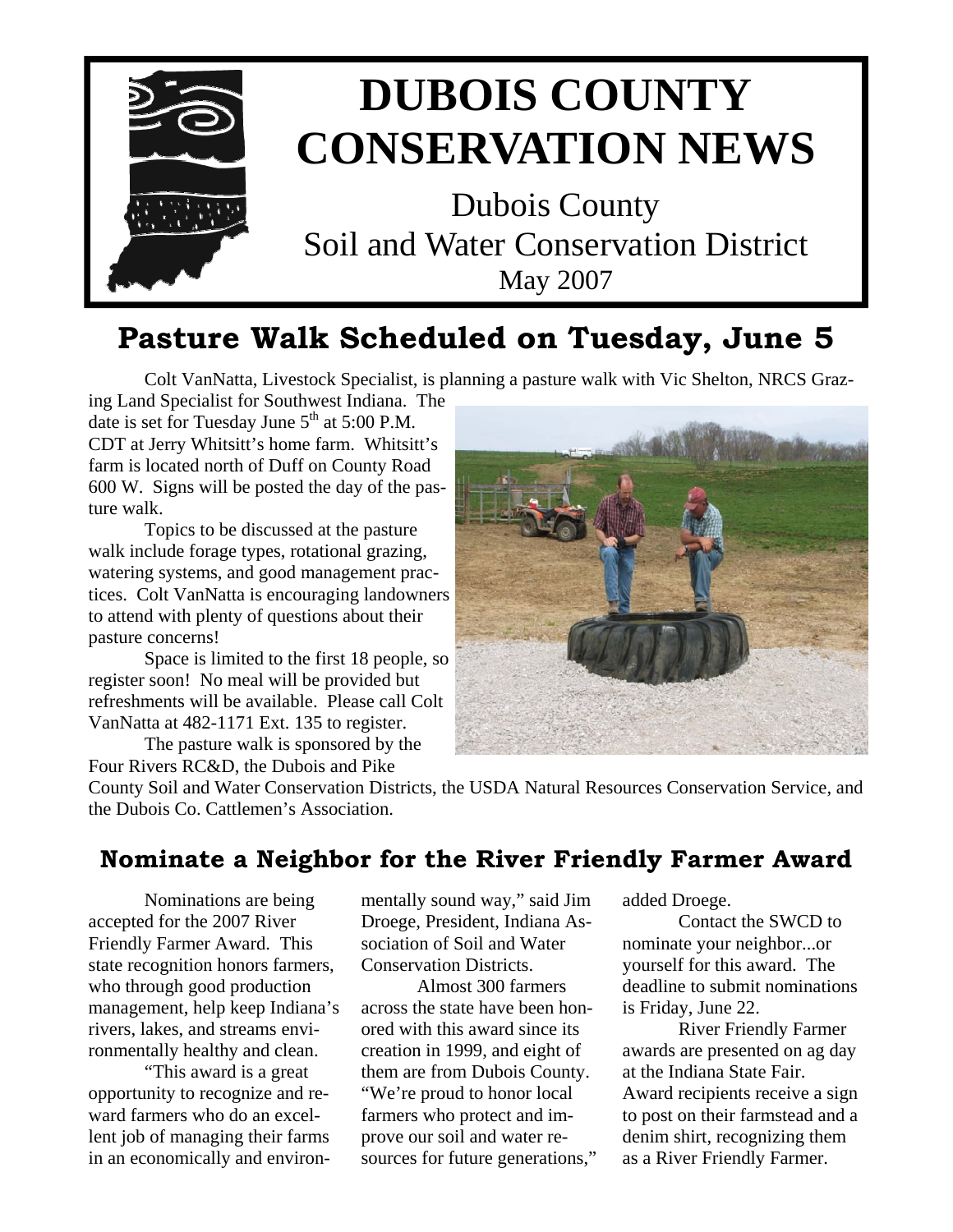# **Check Your Conservation Plan If You Add Corn to Your Rotation**

 Ag Corn prices have gone up, and farmers all over Indiana are thinking about adding corn to their crop rotations. One consideration for producers with highly erodible land should be staying eligible for USDA benefits.

 "Don't forget to check your conservation plan when you make planting decisions this spring," says Jane Hardisty, State Conservationist for USDA Natural Resources Conservation Service (NRCS). "If your conservation plan requires a crop rotation to protect against erosion, you will have to continue the same level of protection to stay eligible for USDA programs."

 The 1985 Farm Bill put conservation compliance issues in place. Farmers with highly erodible soils are required to have a conservation plan that reduces erosion in order to stay eligible for USDA benefits. "If the conservation plan is based on a particular crop rotation or specified tillage decisions, they'll want to be sure that changes to add corn don't put fragile soils in jeopardy," says Barry Fisher, State Agronomist for NRCS.

 "This is an important issue for farmers. USDA program benefits can be substantial because they include Conservation Programs, the Farm Loan Programs and Disaster Assistance, in addition to Commodity Price Support Programs." Management decisions play a role too, and Fisher offers the following list of considerations to farmers:

•There is a reduction in yield when corn follows corn instead of soybeans. If additional tillage is planned to reduce that yield loss, there are additional costs for those operations. And, make sure tillage operations don't bury too much crop residue.

•Corn after corn takes 40-60 more pounds of nitrogen than corn after soybeans.

•There is added risk for insect and disease problems with corn after corn, so additional pesticides and/or stacked-trait resistant hybrids may be needed.

•Shifting to more corn will likely add to the time needed for planting, and that can push more acres of corn outside of the optimum planting window.

•At harvest, trucking, drying and storage costs are considerably higher for corn than soybeans.

•The additional inputs can be expected to add at least \$62 per acre and can be as high as \$150 per acre.

"Farmers can certainly make their own choices about cropping rotations and what they plant, however, we ask that you check your conservation plan when considering management decisions in order to remain eligible for USDA program benefits."

# Forestry Tour: From Woods to Grave

 The Indiana Division of Forestry's Project Learning Tree and Forest Resources Information programs will host a forestry tour on Thursday, June 14. "From the Woods to the Grave" is designed specifically for teachers and other educators, but any interested landowner is invited to attend. The tour will follow a tree from the woods to its final product, a handcrafted casket.

 The tour departs from the Ferdinand Community Center at 7:30 AM, and includes stops at Ferdinand State Forest, Werner's Sawmill, Hurst Cabinet, and the Abbey Casket showroom.

 To register, contact Donna Rogler at (317) 549-0354, or by email at plt@dnr.IN.gov.

### **THE SWCD BOARD OF SUPERVISORS:**

Jack Welp, Chair

Glenn Menke, Vice Chair

Alan Weyer, Member

Jason Small, Member

Sam Oxley, Member

Duane Hopf, Stan Leinenbach Bob Brunsman, Lee Schnell Jim Hochgesang, Associate Members

**Contact one of these county officials with your conservation questions, comments, and concerns!** 

#### **Service Center Staff:**

**Judi Brown, SWCD Executive Director Amanda Bough SWCD Technical Specialist Radius Weisman SWCD Technical Specialist Colt VanNatta Livestock Management Specialist Bart Pitstick, NRCS, District Conservationist** 

#### **SWCD BOARD MEETINGS**

 The Dubois County SWCD Board of Supervisors meets on the first Thursday of each month. The meetings begin at 7:00 PM Nov. through March, and 7:30 PM April through October, and are located in the in the USDA Service Center in Jasper IN. Anyone interested in local soil and water conservation issues is encouraged to attend.

**The Dubois County Soil and Water Conservation District promotes to all citizens - both agricultural and non-agricultural the vital benefits of protecting and preserving natural resources, especially soil and water.** 

All programs and services of the Dubois County Soil and Water Conservation District are offered on a nondiscriminatory basis, without regard to race, color, national origin, relation, sex, age, marital status, or handicap.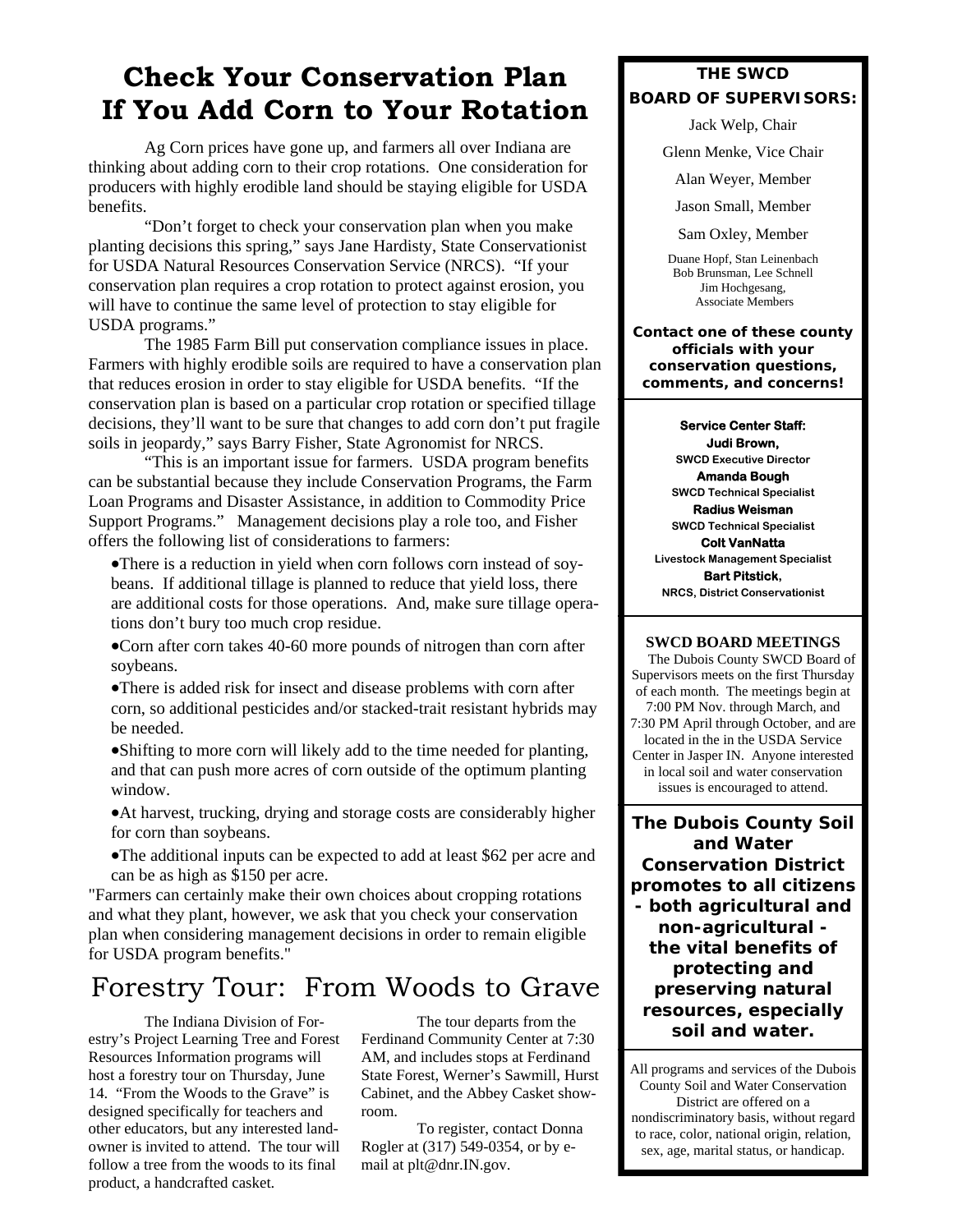# **Managing for Hay Quality & Quantity**

 As local forages green up and unstable weather rolls in, the same question that you try to answer every year pops up: When will I cut hay to get that perfect balance of quantity and quality? Spring and summer storms often force your hand into cutting at less than the perfect time.

 The first step to analyzing the proper time to cut your hay is knowing what types of forages are in each of your fields. Each species has its own unique growth patterns and strengths. Hopefully you have planted a combination that works well together to minimize complications. In preparing for the first cutting knowing the growth patterns can have a major impact on your management options. If you have an annual that needs to reseed itself you should wait until after the plant reaches its inflorescence stage (seed production). If you cut it earlier, you could possibly deter the plant from reproducing and fail to let it reseed for the following year. Any cuttings after the seed production stage can be based on quantity vs. quality, unless you are closing in on the first killing frost of the fall. The rule of thumb for most species is to allow one month of rest before this frost to allow the build up of carbohydrates and hardening of plants for the upcoming winter. In this case quantity is often sacrificed to get an additional cutting in time, but the upside is that quality is increased due to lack of lignified stems and other fibers.

 Another challenge with hay is how to manage it after it has been cut. The primary factors that affect hay quality are weather, species characteristics, handling practices, and storage.

 Weather factors affecting hay quality are solar radiation, air temperature, relative humidity, wind speed, and soil moisture. Although each factor has its own unique effect on hay several of them act together

to change conditions. For example higher solar radiation levels usually increase temperatures and these in turn decrease relative humidity. Relative humidity can drastically change any hopes of obtaining a quality cutting by rising above 65%. If above 65% humidity, baling should be delayed until satisfactory drying days have occurred to allow moisture content of 20% or lower for small square bales and 18% and lower for larger round bales. Wind speed also increases drying rates along with lower soil moisture content (Collins M. and Owens V. N. Forages: An Introduction to Grassland Agriculture. Edition 6. 2003).



*University of Missouri*

 Often the conditions are less than optimal, creating overheating, spoilage from molds that appear, lower digestibility, and increased shattering loss from excessive raking. Even perfect conditions can lead to mishaps if forages are left in the field too long and plants are so dry that leaves shatter when baled

 Species characteristics affecting hay quality are species type, maturity stage, yield, and initial moisture. Evaluating species can be as complicated as looking at the differences between the legumes red clover and alfalfa; red clover genColt VanNatta, Livestock Specialist

erally takes longer to dry due to thicker and hairier stems or the simple differences in legumes vs. grasses. Grasses tend to dry quicker since they lack the stem area that legumes have and because of open swaths when the hay is cut.

 The handling of the hay by mowing, conditioning, tedding/ raking, and baling affect the quality of the hay, as does hay storage methods. Storage can be categorized by each type: hay mow/barn, tarps, net wrapping, outside storage, and plastic wrap. When stored outside round bales can lose up to 40% dry matter when in contact with the ground. Even placing bales on crushed stone to allow draining can drastically reduce dry matter loss.

 The variables involved with the species differences, handling, and storage can create instances of overheating, spoiling, and lower digestibility , much like the ones mentioned for weather factors (Collins M. and Owens V. N. Forages: An Introduction to Grassland Agriculture. Edition 6. 2003). The most common problem is wet hay creating a suitable habitat for growing bacteria. These bacteria then reproduce and become more active causing excessive heating and further damage. One common practice to stop this is salting. Many producers think salting hay will aid in drying but this is a misconception. The hay is often still damaged but the salt increases palatability by covering up molds and enticing animals to eat. If all aspects are managed to the best of your abilities then the battle of quantity vs. quality should come out in your favor.



*Henning J.C. and Wheaton H. N. 2005 University of Missouri*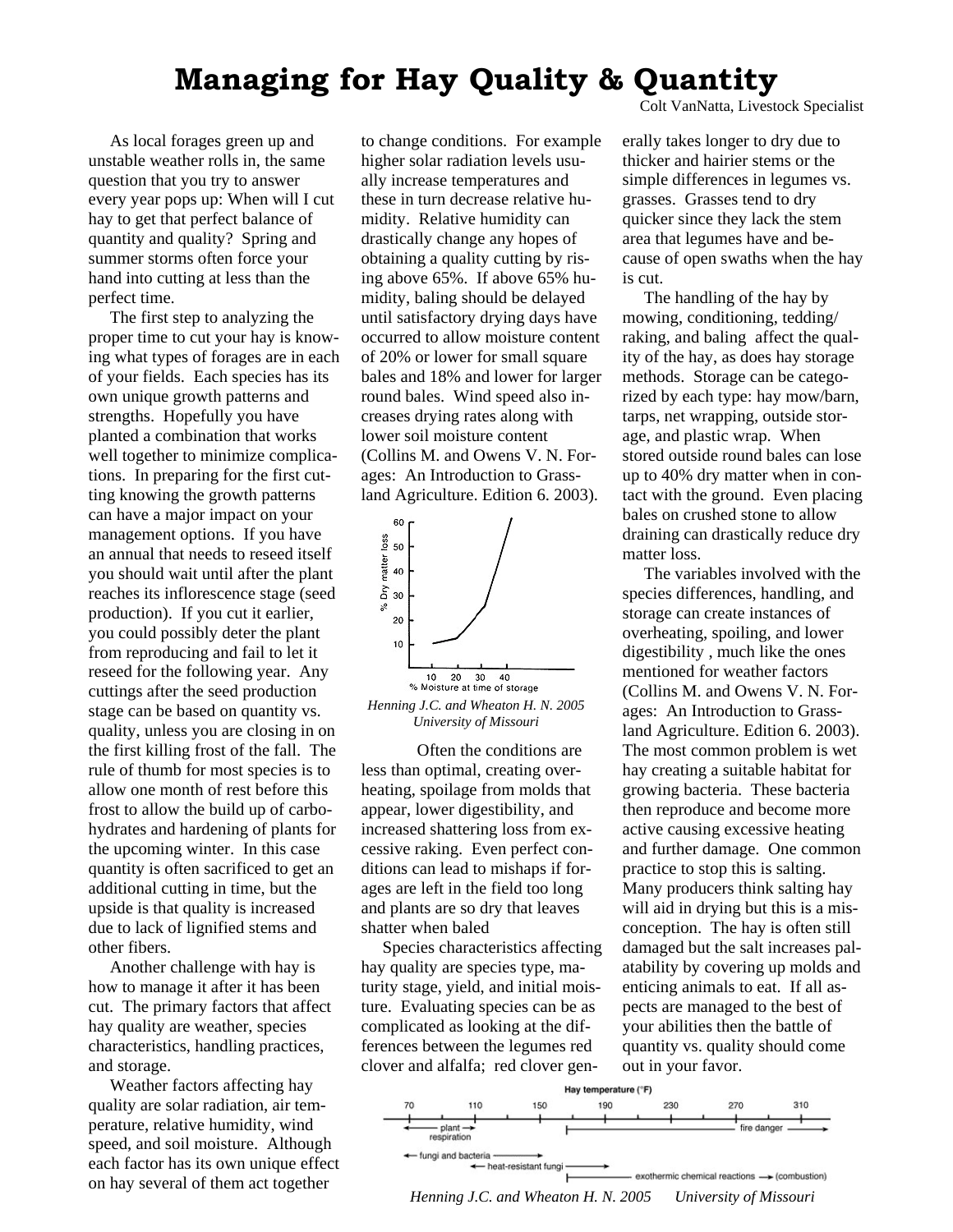Dubois County SWCD 1486 Executive Blvd. Suite A Jasper IN 47546 (812) 482-1171 Ext. 3 judi.brown@in.nacdnet.net

#### **OFFICE HOURS: MON-FRI 8 AM TO 4:30 PM**

OFFICIAL BUSINESS

NEWSLETTER

PRESORTED STANDARD US POSTAGE PAID JASPER IN 47546 PERMIT NO. 191

## **SWCD Provides Conservation Items**

#### • **No-Till Drill**

Great Plains No-Till drill has a seeding width of 10 feet, and can be used to plant soybeans, wheat, legumes, grasses, etc. It can also be used to plant native, or warm season, grasses. Rental fee is \$7/ acre.

#### • **Stapler**

Installing erosion control blankets? This stapler makes completing the job easy! The plunger simply pushes the staples into the ground. Cost is \$10/use.

#### • **Spinning Jenny**

Use to install high-tensile wire fences. Load with wire and set on the ground. Walk away pulling the end of the wire and it will spin, preventing your wire from tangling. Slow down gradually before stopping to prevent over-spinning and tangling. Can also be used to rewind wire in the field. No charge.

#### • **Geotextile Fabric**

Black fabric can be used to keep rock from being pushed into the ground by cattle, or on driveways. Cost is \$1.40/running foot; 15' wide.

#### • **Tile Flags**

Flags on 36" wire staff can be used to mark underground power lines, or surveying jobs. \$6.00/ bundle of 100.

## **Educate Yourself Before Signing an Oil or Gas Lease!**

 For the past few years, landowners in Dubois County have been contacted by representatives of various companies seeking to purchase oil and gas leases. These leases allow for the exploration to locate oil and gas, and also to drill a well and place any needed pipeline and structures to store and transport the oil or gas. Payment to the landowners ranges from \$5 to \$25 per acre, generally for a five year period. Additional royalties are made to the landowner if a well is placed on their property.

 In April, the Purdue Cooperative Extension Service hosted a workshop sharing information for landowners and their lawyers as these leases are negotiated. The workshop presenters shared information about the location of the gas and oil fields in southern Indiana, how the oil is obtained, and general information about what is in the leases.

 Landowners who are looking into signing an oil or gas lease should learn about their options prior to signing a lease. The Indiana Division of Oil and Gas has a website with a wealth of information about the process, and can be viewed at www.in.gov/dnr/dnroil. Landowners are also encouraged to work with their lawyers as they negotiate the lease to be sure their interests are protected.